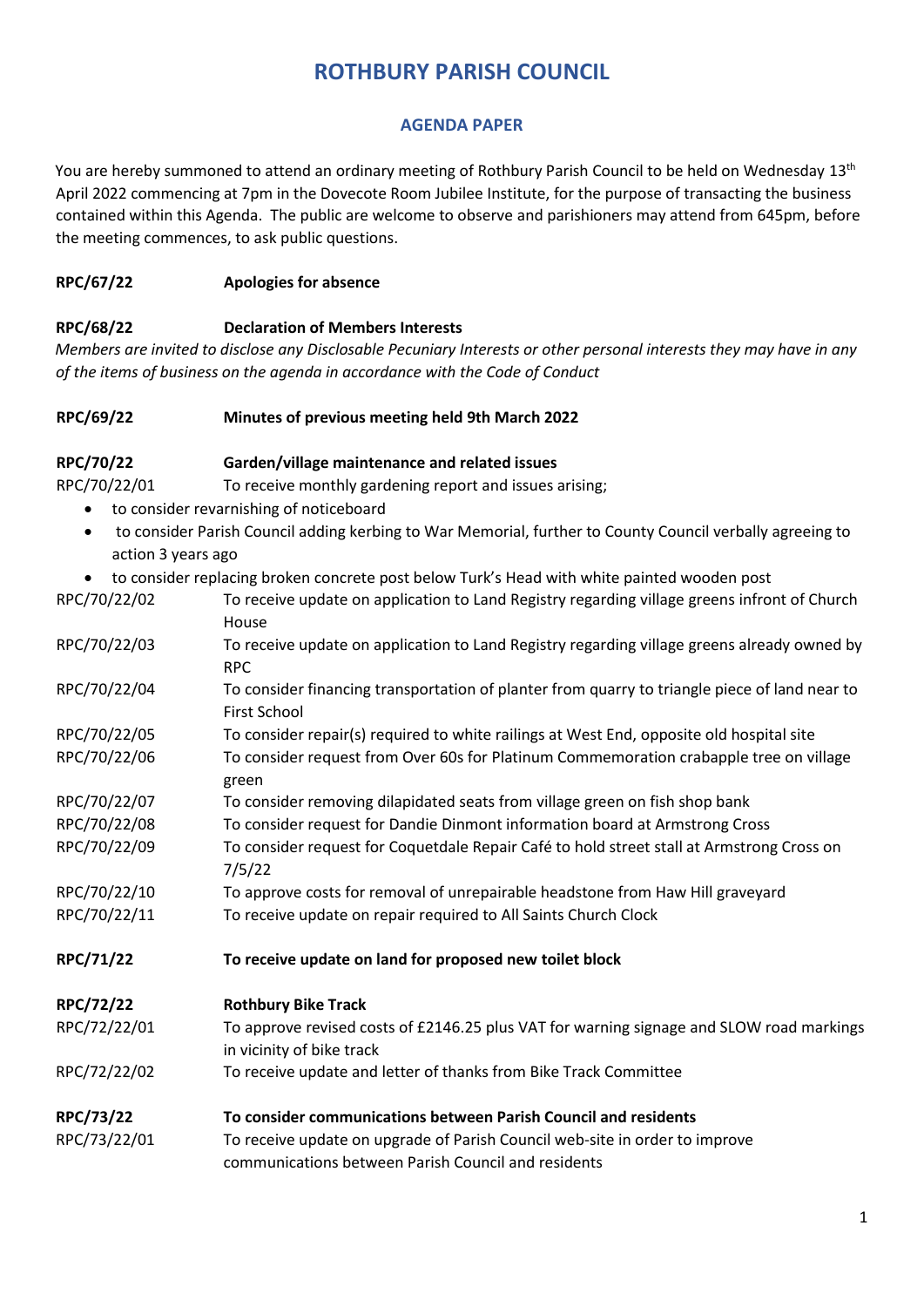RPC/73/22/02 To consider possibility of Parish Council having use of printer in dedicated meeting room to be used in times of Crises, further to suggestion from County Cllr

## **RPC/74/22 Planning**

*Public comments can be submitted via Northumberland County Council web-site: Northumberland.gov.uk/Planning.aspx or via post to: Development Control, County Hall, Morpeth, NE61 2EF* RPC/74/22/01 Planning applications received

- 22/00682/FUL: Land North West of Pondicherry Cottage construction of 4 No glamping pods and associated infrastructure
- 22/00765/LBC: Formal Gardens, Cragside Listed building consent for conservation of hard landscaping to the formal garden including resurfacing of gravel paths, works to stone paving and stone, edging
- 22/00954/FELTPO: Moorside Hillside to Cove Cottage Tree Preservation Order Application
- 22/00962/LBC: 16 Addycombe Cottages Listed Building Consent to remove existing electric fire, open inglenook and install gas stove in woodburner style. New ensuite bathroom in attic.

RPC/74/22/02 To receive update from Mid-Coquetdale Neighbourhood Plan Steering Group RPC/74/22/03 Notice of Withdrawal of Planning Application

• 22/00289/FUL Percy Cottage Church Street Rothbury NE65 7UP – change of use/conversion of workshop

RPC/74/22/04 Planning Application NO 21/03106/FUL: Demolition of the existing convenience store (Class E) and construction of a new retail foodstore (Class E) to be occupied by Co-operative Food Ltd/Mace Convenience Store, Townfoot RPC/74/22/04/01 To consider issues relating to construction/delivery vehicles RPC/74/22/04/02 To consider the possibility of purchasing the piece of land next to the proposed new COOP store with a view to creating a car park

| RPC/75/22                   | <b>Finance</b>                                                                |                    |               |                |                            |  |
|-----------------------------|-------------------------------------------------------------------------------|--------------------|---------------|----------------|----------------------------|--|
| RPC/75/22/01                | To approve transfer of funds between Rothbury Joint Burial Committee budgets: |                    |               |                |                            |  |
| <b>Transfer from/Amount</b> | <b>Current</b>                                                                | <b>Transfer to</b> | Current       | <b>Revised</b> | Reason                     |  |
|                             | <b>Budget</b>                                                                 |                    | <b>Budget</b> | <b>Budget</b>  |                            |  |
| Miscellaneous               | £3,000                                                                        | $£50$ to           | £1300         | £1350          | Insurance renewal          |  |
|                             |                                                                               | insurance          |               |                | confirmed, £50 underbudget |  |

**£2950 £1350**

| RPC/75/22/01 |  |  |  |  |  |  |  |  |
|--------------|--|--|--|--|--|--|--|--|
|--------------|--|--|--|--|--|--|--|--|

To approve the following payments

| <b>PARISH COUNCIL</b>                             |                                               |                          |             |            |
|---------------------------------------------------|-----------------------------------------------|--------------------------|-------------|------------|
| <b>PAYABLE TO</b>                                 | <b>DETAILS</b>                                | <b>AMOUNT</b><br>(GROSS) | <b>NETT</b> | <b>VAT</b> |
| Masquerade Costume<br>Hire & Events               | <b>Town Crier Uniform</b>                     | £126.40                  | £106        | £20.40     |
| <b>Open Spaces Society</b>                        | Annual membership fee                         | £45.00                   |             |            |
| T W Alderson                                      | <b>Bolt</b>                                   | £3.25                    | 2.71        | 0.54       |
| Jubilee Institute                                 | Rent of meeting room,<br>February             | £45                      |             |            |
| Northumberland<br><b>County Council</b>           | Bike track warning signs<br>and road markings | £2575.50                 | £2146.25    | £429.25    |
| J Sutton (via Doves<br><b>Builders Merchants)</b> | Gravel                                        | £95.88                   | £79.90      | £15.98     |
| M Evens                                           | March village<br>gardening/maintenance        | £1559.09                 |             |            |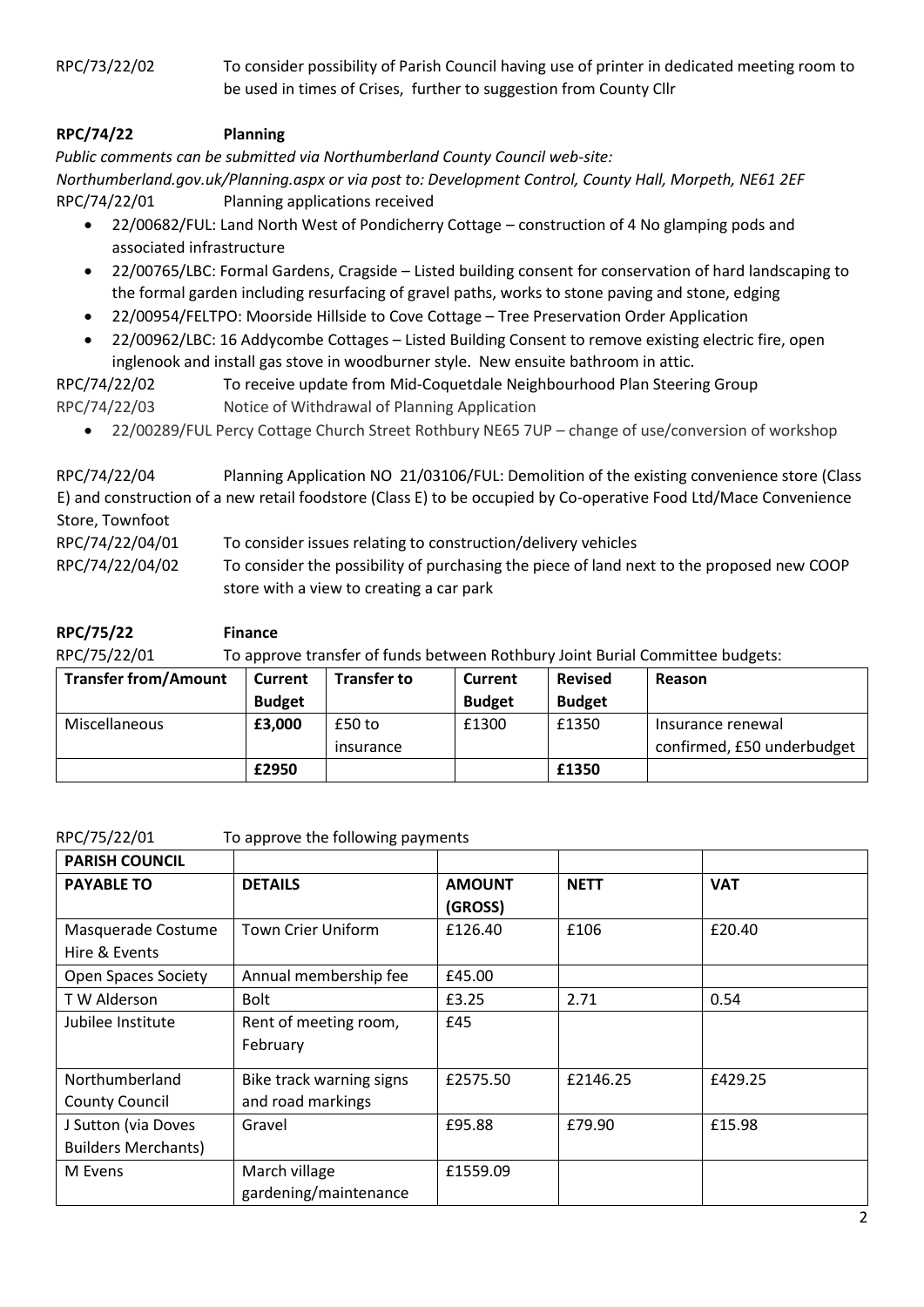| <b>Employee Costs</b>        | Salary/HMRC                                                                                                                                                                 | £1738.20      |             |            |
|------------------------------|-----------------------------------------------------------------------------------------------------------------------------------------------------------------------------|---------------|-------------|------------|
| Transfer to Rothbury         | <b>Rothbury Parish Precept</b>                                                                                                                                              | £20335        |             |            |
| Joint Burial Committee       | <b>Snitter Parish Precept</b>                                                                                                                                               | £892          |             |            |
|                              |                                                                                                                                                                             |               |             |            |
| <b>JOINT BURIAL</b>          |                                                                                                                                                                             |               |             |            |
| <b>COMMITTEE</b>             |                                                                                                                                                                             |               |             |            |
| <b>PAYABLE TO</b>            | <b>DETAILS</b>                                                                                                                                                              | <b>AMOUNT</b> | <b>NETT</b> | <b>VAT</b> |
|                              |                                                                                                                                                                             | (GROSS)       |             |            |
| Northumbrian Water           | Quarterly water charge                                                                                                                                                      | 79.83         |             |            |
| <b>EON</b>                   | Quarterly electricity                                                                                                                                                       | £45.01        | £42.87      | £2.14      |
|                              | charge                                                                                                                                                                      |               |             |            |
| Rontec                       | Fuel                                                                                                                                                                        | £93.35        | E77.79      | E15.56     |
| Gallagher (formerly          | Annual insurance                                                                                                                                                            | £1340.76      |             |            |
| Came & Company)              | premium                                                                                                                                                                     |               |             |            |
| Jubilee Institute            | Rent of meeting room,                                                                                                                                                       | £9.00         |             |            |
|                              | February                                                                                                                                                                    |               |             |            |
| Newtown Engineering          | Ride on mower repairs                                                                                                                                                       | £498.60       | £415.50     | £83.10     |
| Longstaff Tree Surgery       | Half day chipper hire                                                                                                                                                       | £50.00        |             |            |
| <b>Cemetery Training</b>     | 2.5 days cemetery training                                                                                                                                                  | £2837.40      | £2364.50    | £472.90    |
| Services Ltd                 | for two students                                                                                                                                                            |               |             |            |
| M Evens                      | March Cemetery duties                                                                                                                                                       | £1020         |             |            |
| <b>Employee Costs</b>        | Salary/HMRC/Pension                                                                                                                                                         | £3266.96      |             |            |
| RPC/75/22/02                 | To consider the most up to date financial statements for Rothbury Parish Council and<br>Rothbury Parish Council (RJBC) - receipts and payments; budget; bank reconciliation |               |             |            |
| RPC/75/22/03<br>RPC/75/22/04 | To approve RPC donating 12 copies of The Valley Remembers (£3 each) to local schools<br>To approve quote for works required to All Saints and Haw Hill Churchyard walls     |               |             |            |
|                              |                                                                                                                                                                             |               |             |            |
| RPC/76/22                    | To approve letter of engagement to Mr M Ackroyd to carry out internal audit y/e 31/3/22                                                                                     |               |             |            |
| RPC/77/22                    | To receive update on Borderlands Place Programme which includes proposals for traffic<br>reorganisation in village centre                                                   |               |             |            |
| RPC/77/22/01                 | To receive information from R Mckenzie County Council Officer, regarding traffic                                                                                            |               |             |            |
|                              | reorganisation and consider arranging meeting with R Mckenzie                                                                                                               |               |             |            |
| RPC/78/22                    | To receive County Councillor update                                                                                                                                         |               |             |            |
| RPC/79/22                    | To consider amendments to Code of Conduct                                                                                                                                   |               |             |            |
|                              |                                                                                                                                                                             |               |             |            |
| RPC/80/22                    | To consider plans for 2022 Queen Elizabeth celebrations                                                                                                                     |               |             |            |
| RPC/80/22/01                 | To approve purchase of rosettes for charity walk                                                                                                                            |               |             |            |
| RPC/80/22/02                 | To approve purchase of bunting                                                                                                                                              |               |             |            |
|                              |                                                                                                                                                                             |               |             |            |
| <b>RPC/81/22</b>             | To receive update regarding changes to Rothbury Post Office and consider response(s) to<br>the Post Office and CO-OP                                                        |               |             |            |
| RPC/82/22                    | To receive update from Crises Management Working Group                                                                                                                      |               |             |            |
| RPC/82/22/01                 | To consider Parish Council App                                                                                                                                              |               |             |            |
| RPC/82/20/02                 | To consider issues with digitisation of British Telecom network                                                                                                             |               |             |            |
| RPC/82/20/03                 | To receive update from Working Group meeting with County Council Resilience Officer                                                                                         |               |             |            |
|                              |                                                                                                                                                                             |               |             |            |